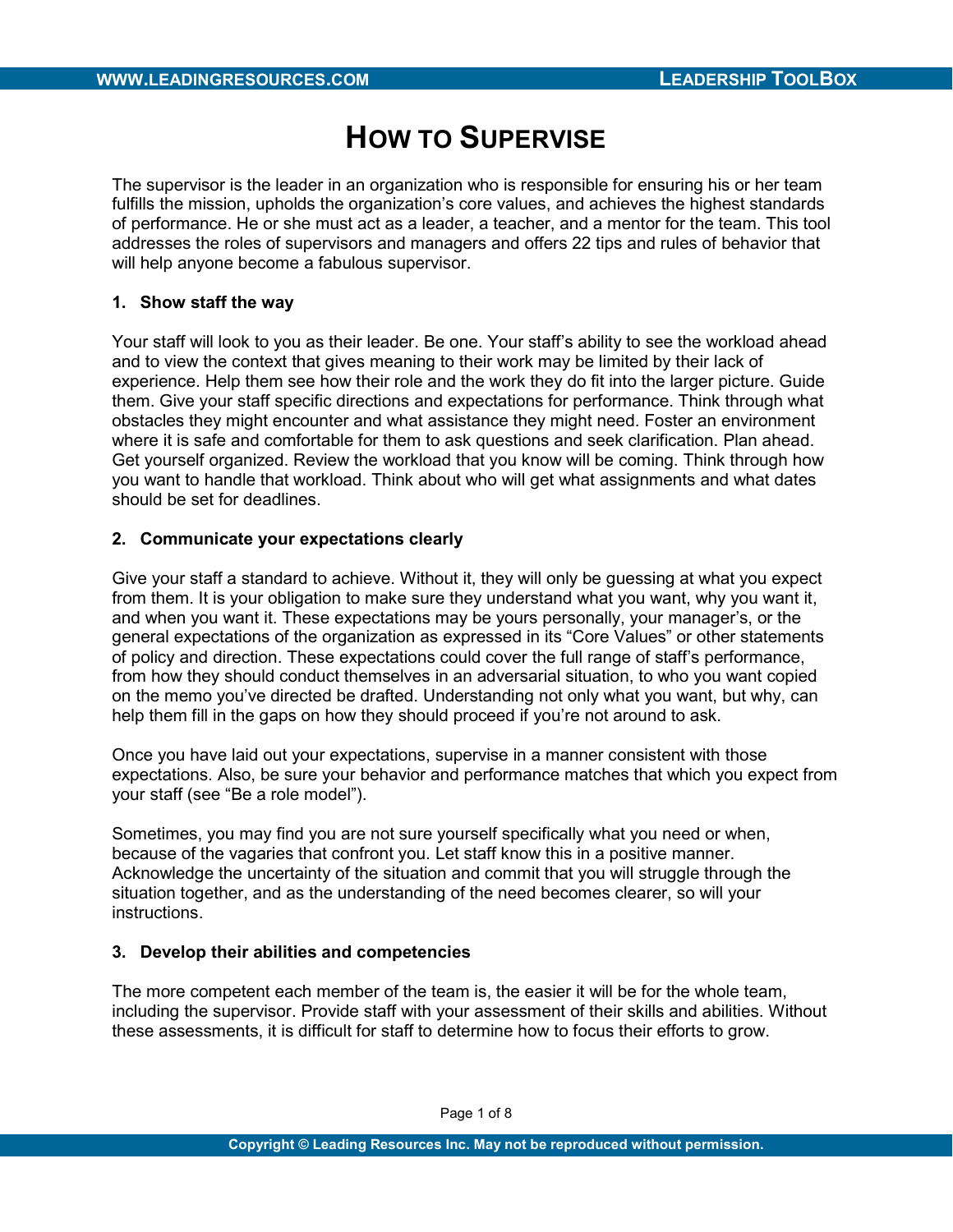Acknowledge their strengths as well as areas for improvement. Praise accomplishments freely. Ask them what skills they are most interested in developing. Foster an environment where feedback can be exchanged without it feeling like criticism or failure. Provide feedback regularly. Do not just give feedback during annual evaluations (see "Give feedback").

Ensure that your staff has time to participate in mandatory training. Strive to provide them with time to undertake optional training and pursue site visit opportunities. Give them opportunities to assume responsibility and authority for projects that will develop their ability to work independently. Be alert to opportunities for them to work on something new that could expand their breadth of experience. Keep them challenged. Be careful, however, about overwhelming them. Help your staff acquire the skills that make them ready to move to the next level and enhance their readiness for promotion.

# 4. Give feedback

Feedback is the surest way to help a person understand what others see. Armed with that understanding, it is much easier to assess what conduct or skills are working and which need adjustment. Feedback needs to be nonthreatening, honest, timely, and specific in order to be useful. Feedback should also be given frequently. Waiting to give feedback only at annual evaluations results in lost opportunities to reinforce positive behaviors and reduce counterproductive ones.

One model of feedback developed by the Center for Creative Leadership is called Situation, Behavior, Impact (SBI)®. The SBI model provides a three-step "structure that helps keep your feedback focused and relevant, and increases the likelihood it will be received in a clear, nondefensive manner by the recipient."

When practicing SBI feedback, you:

Situation: Describe the situation where the observed behavior occurred. The more specific you can be about where and when, the better.

Behavior: Help the individual understand the behavior you're talking about. Think of playing back a videotape, only using words to describe what you saw. Avoid judgments here, such as "You weren't listening to me." Instead, simply describe the person's behavior: "When I was talking, you pushed your chair away from the table and gazed out the window."

Impact: Share with the individual the impact of the behavior on you and/or others who were present. Impact is what you or others experienced; you're now making that internal experience known to the individual.

Most often, a description of the impact will start with, "I felt…" or, "I was" or, "It appeared to me others were…". If you find yourself saying, "You were…", you're probably on the wrong track. An impact statement is not an interpretation of why the individual showed that behavior, and it is especially important not to label the behavior in a psychological way or go make a judgment about the person.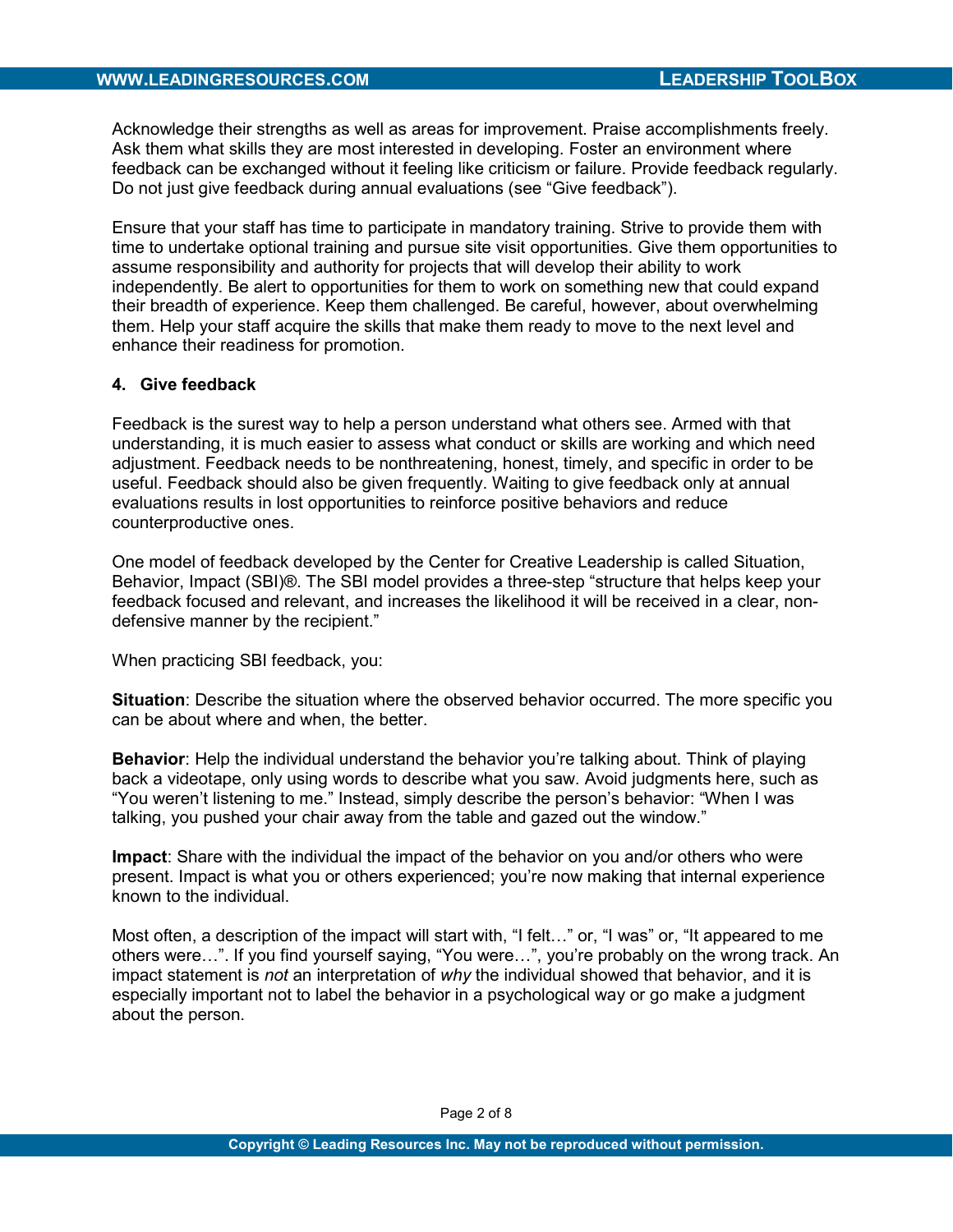Some examples:

Chris, at the end of the team meeting this morning [situation], you gave a summary of the key action steps we had discussed [behavior]. I was really glad you did that [impact on me], and it seemed to bring a good sense of closure to the meeting [impact on others]. (Instead of, "Chris, you were really effective in the team meeting today—thanks!")

Pat, during our conference call yesterday afternoon [situation], I noticed that you interrupted others and me on several occasions [behavior]. I felt frustrated at the time [impact on me], and I sensed that others were irritated by it as well [impact on others]. (Instead of, "Pat, you were really rude yesterday.")

Part of the feedback process is to give out praise freely where warranted. But like suggestions for improvement, praise is most effective if the reason it is being given is specific.

If you encounter a situation in which your feedback is not resulting in needed performance improvement, or if you encounter a serious personnel issue such as harassment, inform your manager and seek guidance from Human Resources.

# 5. Solicit and accept feedback

Everyone benefits from constructive specific feedback. Seek to learn perceptions of your performance from your staff, colleagues, and managers so that you can reinforce those skills that are productive, and work on changing those that are not.

## 6. Empower your staff

Commensurate with your confidence in their proficiency. Give them areas of responsibility for which they have complete (or near complete) authority to act. Responsibility joined with the authority to act will instill accountability and increase "ownership" of decisions. Cultivate your staff's pride in a job well done and enhance their confidence by acknowledging their successes as individuals and as a team. Be sure to direct toward the team any credit attributed to you for the team's work.

At times, you may not want to or be able to provide your staff with the degree of autonomy they have expressed a desire to attain. It may be because in your assessment, they have not yet sufficiently developed their skills, or perhaps it is not clear to you that allowing such autonomy would be acceptable to higher levels of management. Whatever the reason, explain it to your staff.

# 7. Oversee the quality of your team's work

As the leader of your team, you are ultimately responsible for the team's work products. Consequently, it behooves you to review staff's work to ensure it meets the needs of the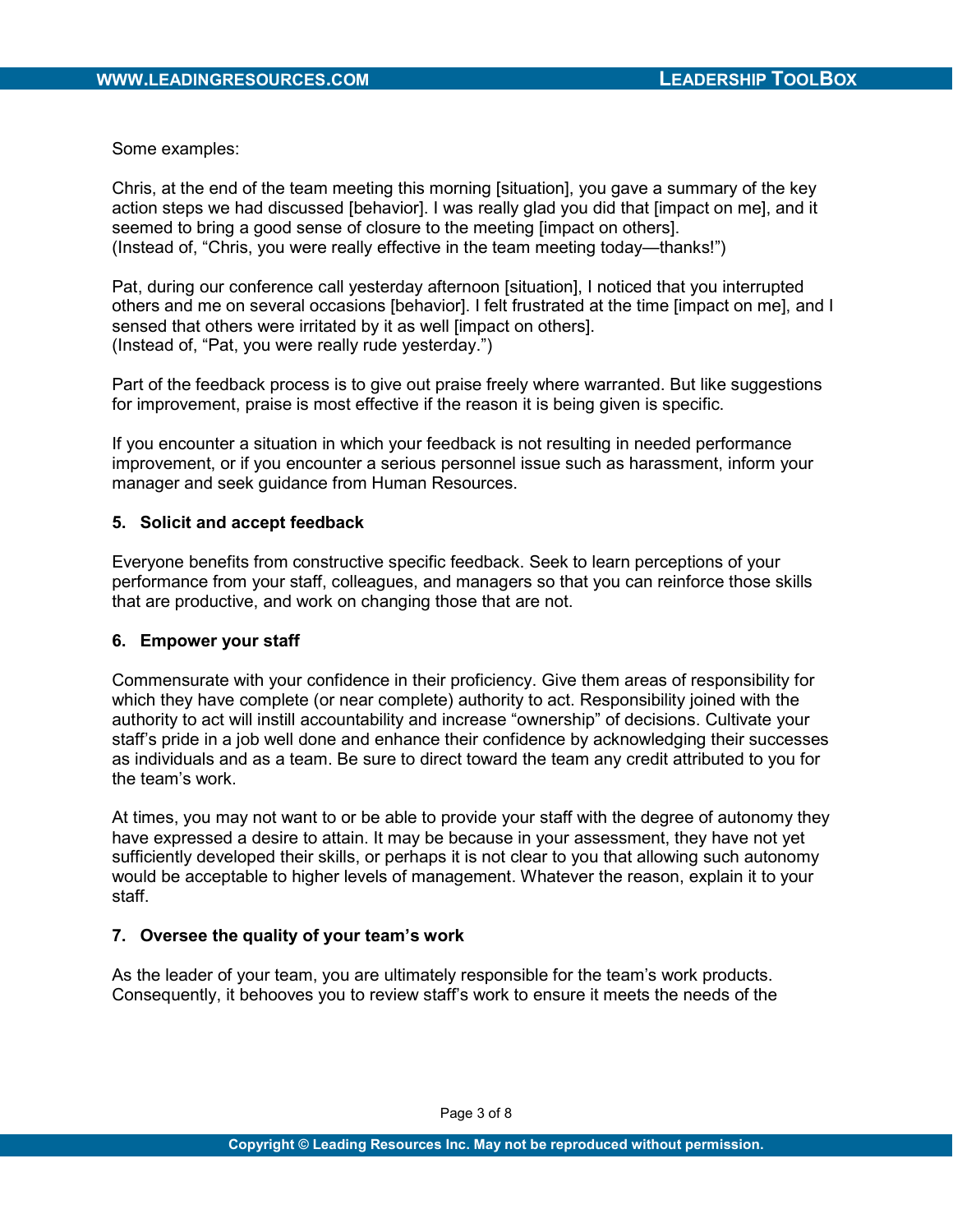#### WWW.LEADINGRESOURCES.COM LEADERSHIP TOOLBOX

organization—that it is competent, suitable to the audience, consistent with established policy, and that it communicates clearly. However, your level of oversight will vary with the competencies and experience of individual staff. In some instances, you will need to check staff work in detail. For more experienced staff who have demonstrated their reliability, your oversight may consist of checks for the "reasonableness" of their work. Knowing when and in what degrees to give staff more latitude and less oversight is a judgmental issue, and it can be one of the most challenging for new supervisors.

Supervisors must balance the sometimes-conflicting objectives of ensuring the quality of the team's work, and developing in staff the sense of ownership that comes with being responsible for a work product. It is a balance between oversight and empowerment.

Complicating the balancing act can be competing demands on the supervisor's time, constraining his/her ability to thoroughly review staff work in the timeframe available. When your time is tight, if you have experienced staff capable of reviewing other's work and the nature of the work product lends itself to it, consider delegating the review to an experienced member of your team.

Keep your staff apprised of the status of your review. If you are not going to be able to get to your review for some time, let them know that. If you have approved what they submitted and moved it forward, let them know. Do not leave them wondering about the status of their work. Also, try not to keep your staff waiting after hours for your review. Sometimes this is unavoidable, but in situations when any revisions that might be necessary would not have to be done before the next business day, release them to go home.

Supervisors also need to be sensitive to the distinction between reviewing staff's work, and tinkering with it. Reading a work product closely does not take anything away from the person who prepared the work. Indeed, close review can enhance the person's understanding that their work is noticed and taken seriously. However, making changes to a work product that do not materially add value to it tends to create an environment in which the staff person can feel like simply a helper to the super-technician supervisor. Such an environment does not foster ownership of the work product by staff. If the supervisor feels it's necessary to make a change to staff's work, the supervisor should discuss with staff how the change might enhance the value of the work product, and be open to alternatives that staff might present to you in response.

Perfection in oversight is not likely to be achieved. Mistakes are inevitable and some of those mistakes will not be caught before a work product is forwarded to the next level for review. A supervisor's review regimen that occasionally allows minor errors to get through to higher levels of review is normal and not a cause for concern. However, a regimen that allows minor errors to frequently appear in other levels of review, or that allows any major mistakes to go forward, is problematic and should alert a supervisor to examine his/her approach to oversight. Also, it is never acceptable to simply pass your staff's work on to the next level of review assuming any deficiencies in the work product will be caught there.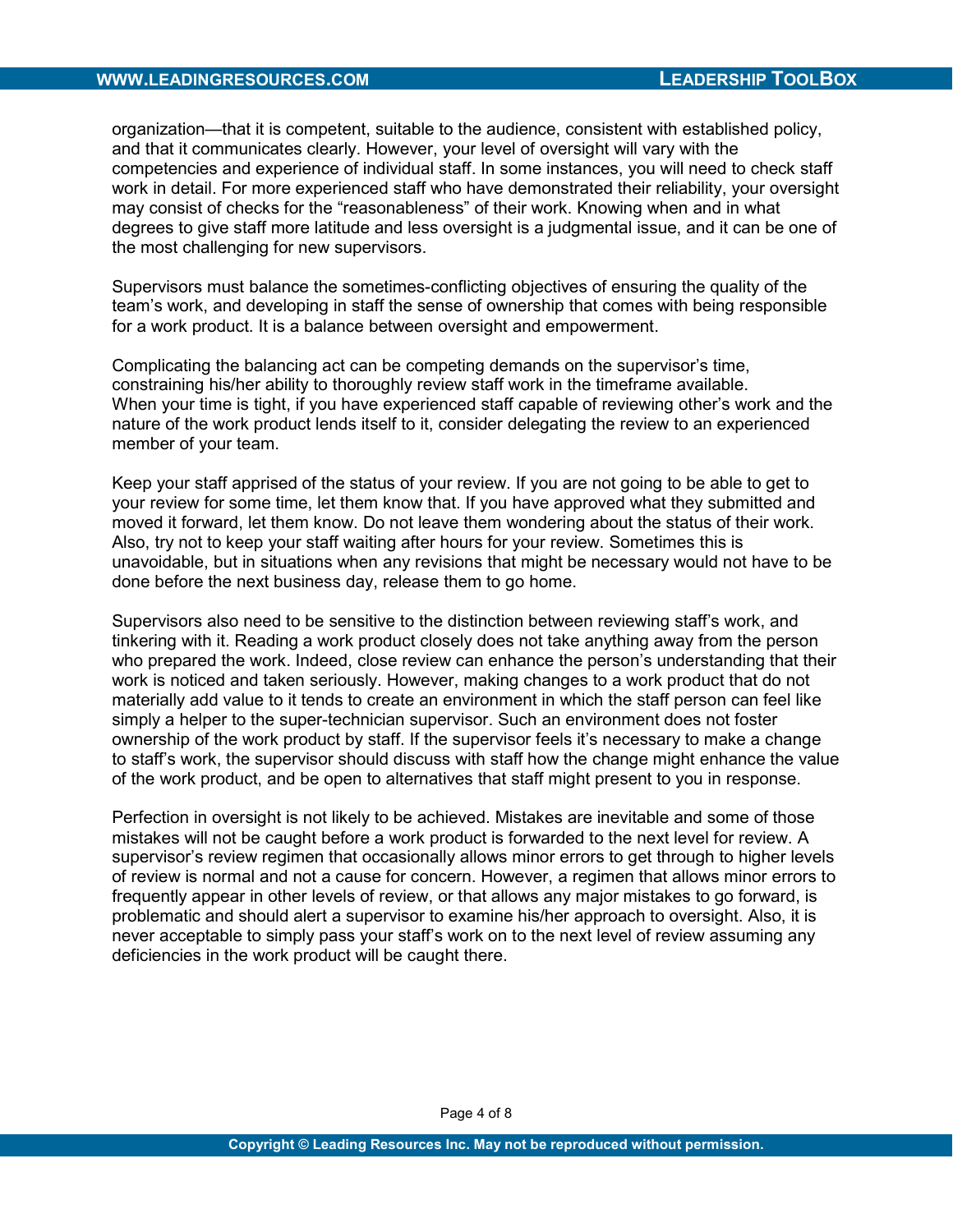If you do become aware of an error after a work product has been moved forward from your desk, alert the higher levels of review immediately. Acknowledge errors without trying to deflect responsibility. Focus on correcting the mistake, not assigning blame.

## 8. Be knowledgeable about your assignment

Management will look to you for advice about your area of responsibility. So will your staff. Develop and maintain that expertise. If you assume responsibility for an area about which you have limited knowledge, it is understandable that your capacity to provide programmatic advice and direction will be limited at first. However, you are responsible for acquiring programmatic knowledge in a timely manner. You should not be afraid to say: "I don't know." However, supervisors should know a great deal about their programmatic assignments and not always have to rely on staff to get information.

It is impossible to define exactly how much knowledge a supervisor should have in their immediate grasp. Generally, though, supervisors should be conversant on all major policy issues in their assignments. It is also expected that supervisors will develop and maintain contacts and other resources that will allow them to readily obtain information that they do not know immediately.

# 9. Identify alternatives and make recommendations

When a problem lands in your lap, try to identify alternative solutions and a recommended course of action before taking the matter to your manager. Do not hesitate to involve your staff in exploring options. Do not be afraid to "think outside of the box." In the event the issue is so new to you and your staff that you are not sure what avenues to explore for a solution, then by all means consult with your manager or someone else who can give you guidance (see "Don't be afraid to ask questions"). Generally, however, you should take an issue forward with alternatives for resolution and your recommendation for the best solution.

# 10. Keep your managers apprised of what's going on in your assignment and with your team

Much of what happens day-to-day in your assignment area does not need to be communicated to your manager. However, significant issues and events—be they programmatic or personnelrelated—should be communicated to her/him promptly. Your manager should not be surprised by issues that reach her/his attention. Different managers may have different thresholds for how much detail they want about events in your purview. If your manager has not made his/her preferences in this regard clear, you should ask for clarification, and meet that expectation.

Also ensure that your staff know your manager's expectations so they can meet them if you are not around to oversee their work. Be sure they know what to take forward in your absence and that your manager is kept apprised of the status of projects when you are not around. Generally, if you are going to be gone, you should designate a lead person among your staff to be responsible for your team's communication with and connection to your manager.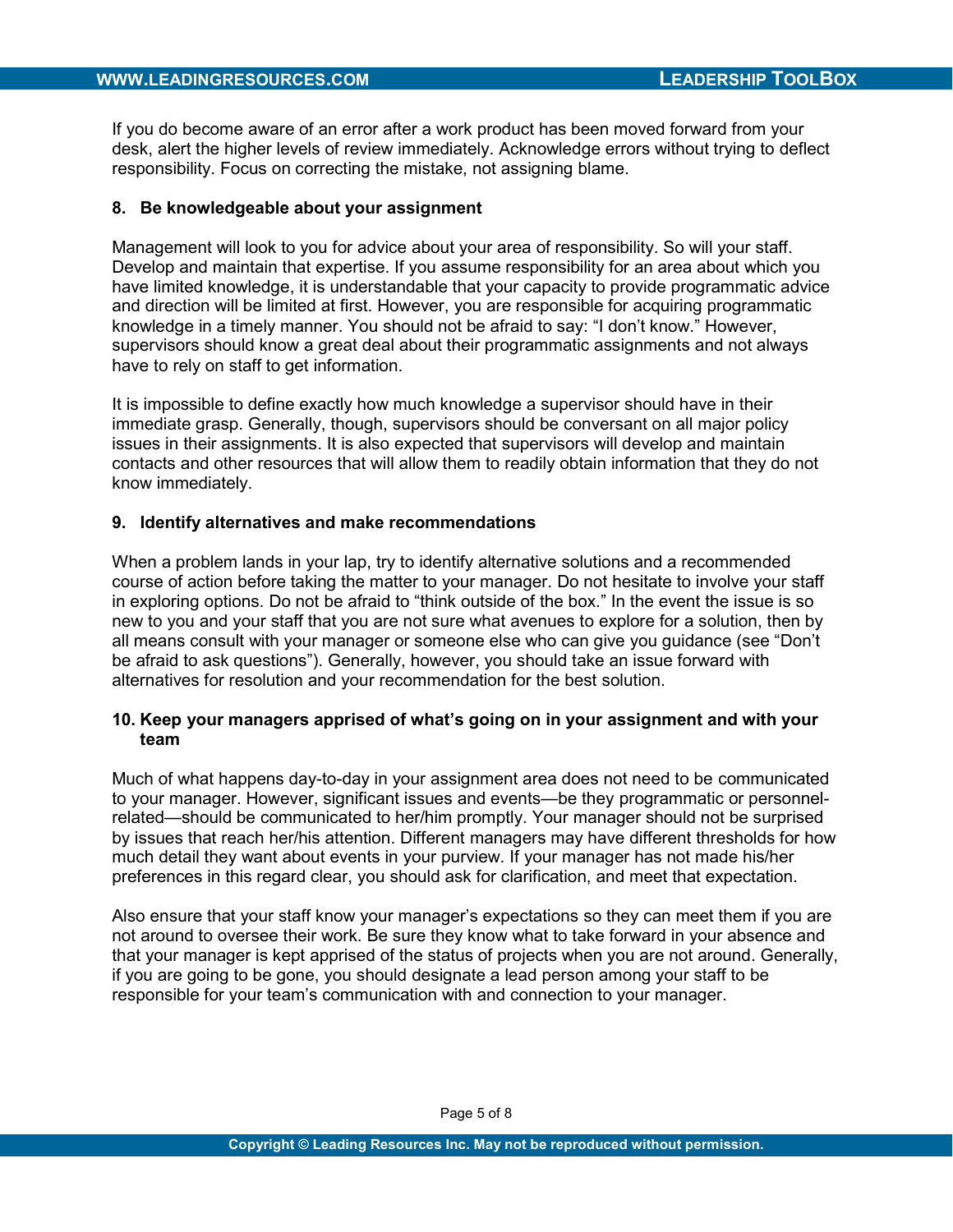# 11. Keep your staff informed

Be sure you share with your staff all they need to know to most effectively do their job and feel included as part of the overall team of the organization. Think expansively about the scope of information you may possess that should be passed on to them. It may include Administration positions on policy issues, the latest instructions on drills, recent management decisions on organizational operations, or the schedule for upcoming meetings with the Executive Office. It is easy to forget that your staff are not present when you receive a good deal of the information that comes your way each day. Stop and reflect on what they need to know or would like to know. If it is not confidential, pass it on. The more of this information you share, the more alert your staff will be identifying issues that you need to know about, and the more they will feel a part of the larger picture of the organization and not confined to a narrow view of specific tasks within their assignment.

# 12. Don't be afraid to ask questions

Whether it's how to accomplish a task or clarification on your manager's expectations of you, ask. Your knowledgebase will only grow if you seek answers. Seek answers in all directions by looking to your peers, your managers, and your staff, as well as others inside and outside the organization. Don't burden other people's time by asking them for information that you know where to find and is readily accessible; but if you don't know how to find the answer easily yourself, by all means ask someone for help.

## 13. Network with your fellow supervisors and others

Share your experiences and perspectives with your colleagues and others in the organization. Seek their views and advice on issues you face. Exchanging information and ideas may provide you with additional solutions to your challenges. Be careful, however, as you share information to maintain the confidences of others.

## 14. Draw on the experience of your staff

Just because you are the supervisor does not mean you have all the answers. Especially if your staff have more time on the assignment than you do, do not hesitate to draw on their experience to enhance your own knowledgebase (see "Don't be afraid to ask questions"). Also, let the superior experience or knowledge of your staff shine. If a member of your staff is the one most knowledgeable about an issue, let that person be the one to do the presentation on the matter to management, or teach others in your unit or the organization. Provide them with opportunities to garner recognition.

## 15. Don't let others be afraid to ask you

Cultivate approachability. Your staff needs to learn by asking questions. Be sure they perceive that it is "ok" and comfortable for them to come to you. Keep your door open as much as possible. Be careful not to convey an impression that you are too busy to help them with a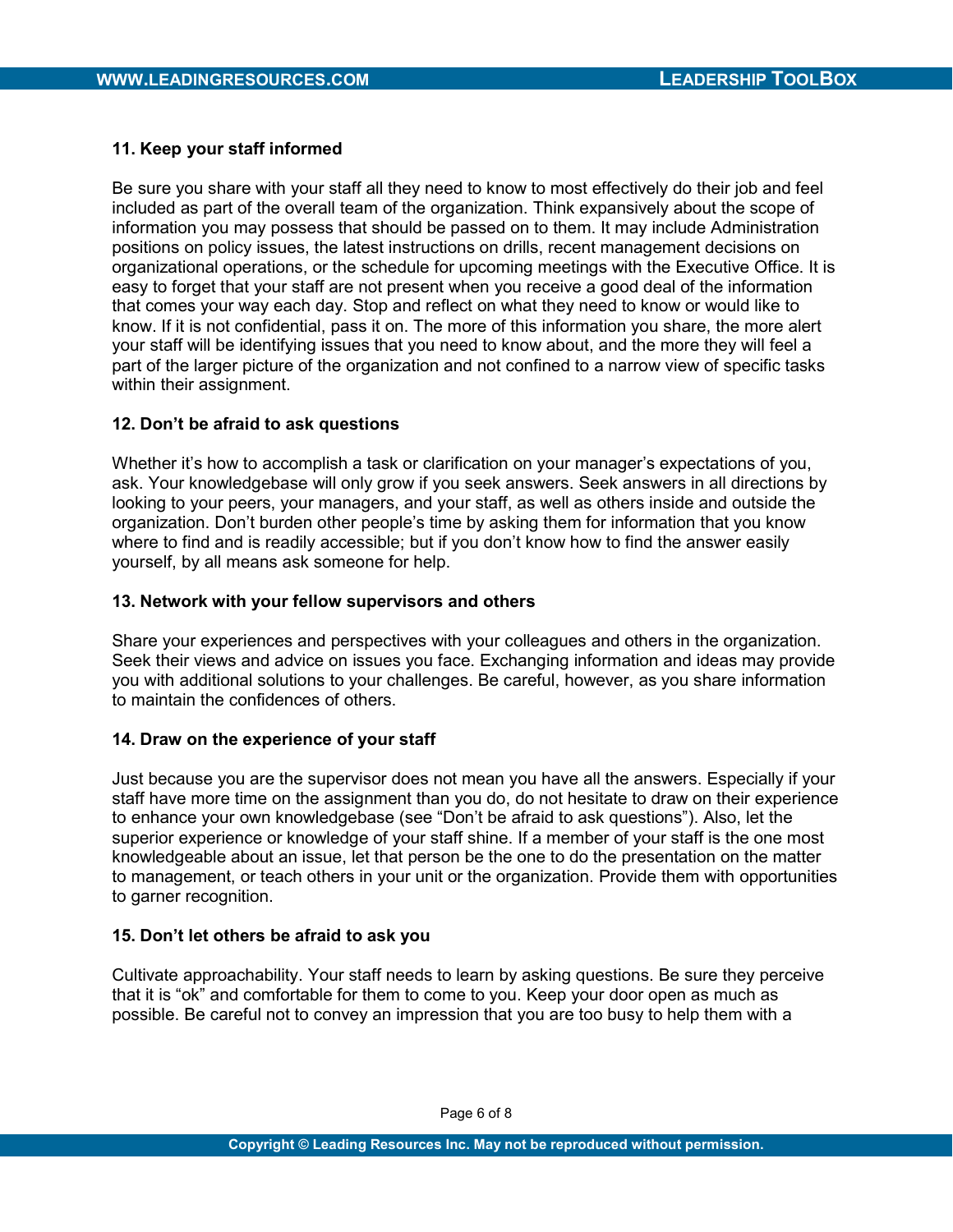question. Make sure your colleagues and staff in other units see you as approachable (see "Network with your fellow supervisors and others").

#### 16. Respect the chain of command

Communication should flow freely in the organization. However, the decision-making process should respect the chain of command. Take your issues to your manager for discussion and let your manager decide whether the matter should go forward beyond that.

#### 17. Be respectful of your staff and others

Do not talk down to or about your staff or anyone else. Recognize that viewpoints other than your own are valid. Treat people fairly and equally. Be courteous.

## 18. Foster a team environment, not only among your own staff, but also throughout the organization

Within your own group, work to evenly and fairly distribute workload. To the extent possible, cross-train your staff so they can cover for each other—and for you—during vacations or other absences. Establish an environment in which such covering for each other is not just something the staff has to do, but want to do for each other. Ensure the coverage is fair. Everybody gets their chance to be the one covered for, and has to take their turn at covering for others.

With respect to other groups in the organization, do what you can to assist when they need help. When they request information, be responsive. If there is a question about which group should be taking on some workload that may cross group responsibilities, discuss it logically and fairly. Find a reasonable way to share responsibility. If the weight of the evidence suggests your group should take on the bulk of the responsibility, accept it; don't try to dodge it.

#### 19. Pitch in for the benefit of your team and the organization

Oversight of your staff's work is not your only task. If your team's workload is too great, you should take on some of your team's work personally to ensure the job gets done in a timely manner. Also, there may be times when your staff do not have the requisite expertise to do a task given to your team, and because of a tight deadline or the scope of the task, it does not make sense to view the assignment as a good candidate for a staff developmental exercise. In such circumstances, you must do the task yourself.

In addition, you should, at times, participate in a role other than your immediate supervisory one. The organization may need members for a task group to work on a special project, or someone to conduct training, or represent the organization in an inter-organizational committee. If your experience or knowledge would make you a good candidate for such an ad hoc assignment, volunteer. Your personal workload will always be a factor to consider before volunteering, but you should try to make time for such organization-wide team efforts. Taking on such assignments is not only your responsibility as part of the organization-wide team; it can